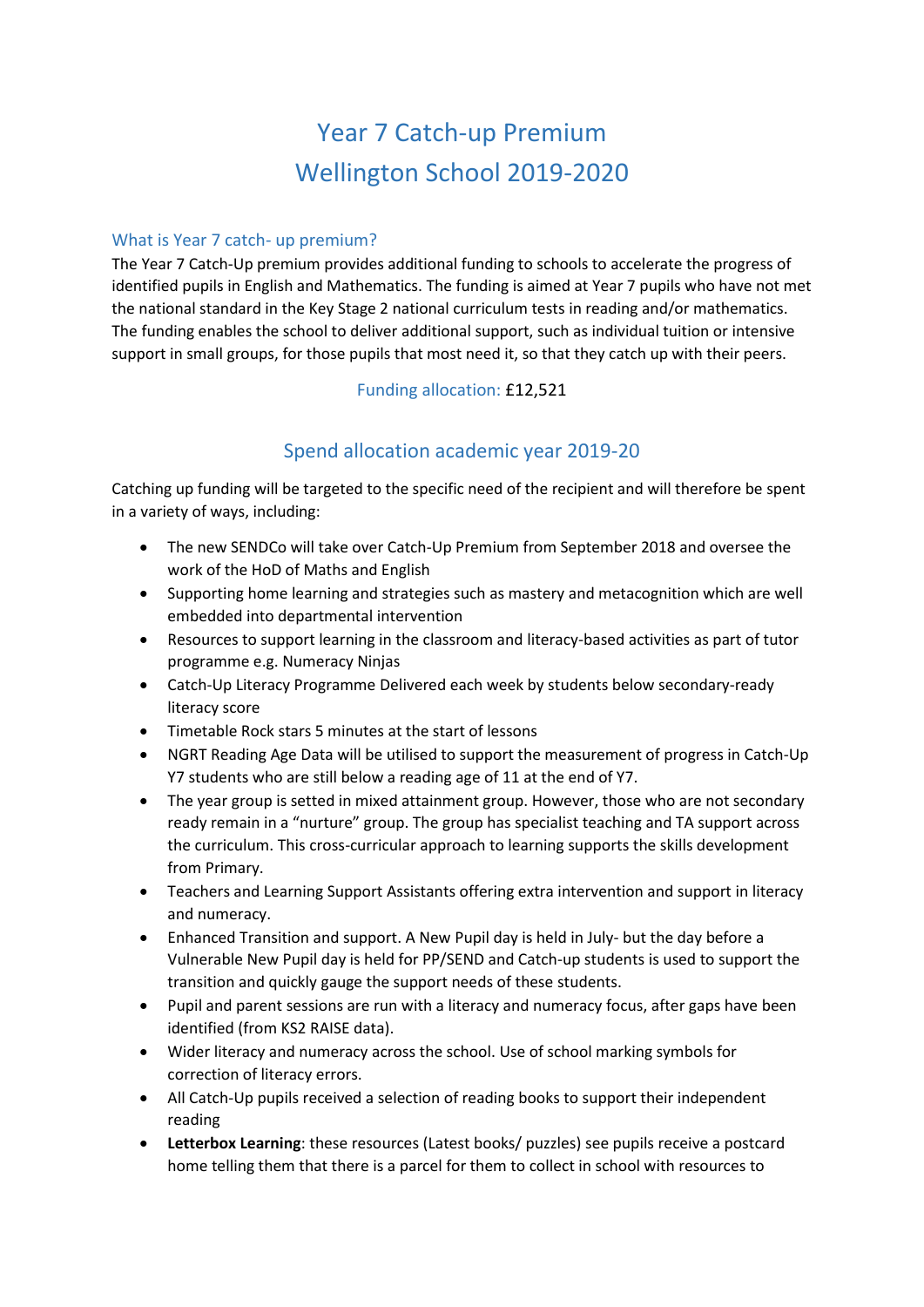support learning in both literacy and numeracy. Lunch time sessions are run with the KS3 coordinators for English and mathematics to support the use of the resources.

- 1-1 Times table mentoring using a specially designed coaching programme (year 10 student with a year 7 student) to help catch up students improve their fluency with times tables.
- Catch up cohort mathematical modelling evening parents of all catch up cohort students were invited to come along with their children to an evening event, involving tips on how to help with Maths at home, some problem-solving challenges and some Maths workshops run by staff and sixth formers.
- All catch up cohort students were issued with a Maths "goodie bag", including some Maths revision materials and stationery. All parents were also sent a book about helping their child at home with Maths.
- Y7 interform Times Table Rockstars competition raised the profile of the importance of fluency in times tables, over half a million questions were answered by year 7 students during the 6 weeks of the competition.
- School involvement with Teaching for Mastery Advocate Programme to help develop teaching techniques to support the mathematical development of all students in mixed attainment classes.

## Impact

#### Y7 English Catch-Up Intervention

While the full completion of the Catch-Up Literacy programme wasn't possible in 2019-20, most pupils identified to need this further intervention in the October 2019 NGRT did progress significantly and some completed the programme. Of the 10 pupils identified for weekly sessions, 20% achieved 'secondary ready' standards for phonics whilst 60% were extremely close to this and would have achieved this standard inevitably by Easter. The remaining 20% of the group already have continued interventions with the SEND team to support their progression as EAL pupils. All students significantly progressed between October 2019 and February 2020.

All students significantly progressed their spelling scores although on 1 pupil achieved the 'secondary ready standard' by February 2020.

The reading ages of the 8R pupils involved were reassessed in November 2020 using NGRT (delayed due to logistics of group assessments). The data indicates that of the 6 pupils in the programme, 3 have reached secondary-ready levels for their reading age (11+). The 3 remaining pupils are integrated into the Guided Reading programme. Post the extensive period of school closure, our current data suggests 50% of 8R (8 pupils) have achieved a 'secondary-ready' reading age. All pupils below have been incorporated into the Guided Reading programme organised by the SEND team and E. Gilbert.

While the planned use of extra English time for 8R was hoped to include a continuation of their LRC lessons; the DSIP reflects plans for an increased focus on literacy by focusing on classic narratives (e.g. tragedies) and GCSE text abridgements in the additional learning time. This is intended to increase the time pupils dedicate to regular reading and to help prepare them for their GCSEs.